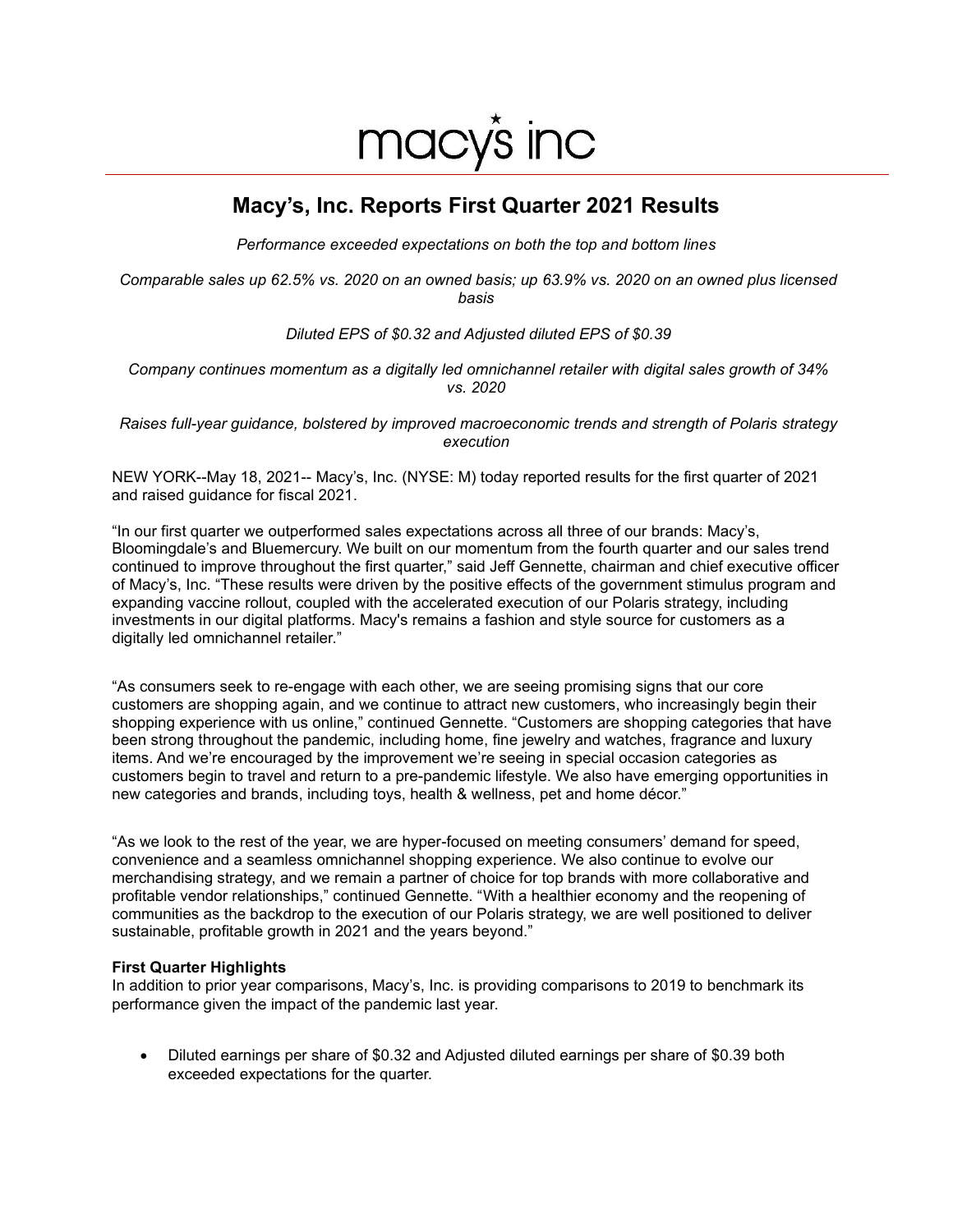- $\circ$  This compares to \$0.44 of both diluted earnings per share and Adjusted diluted earnings per share in first quarter 2019.
- $\circ$  Excluding asset sale gains, Adjusted diluted earnings per share for the quarter exceeded first quarter 2019 by \$0.04.
- Comparable sales up 62.5% on an owned basis and up 63.9% on an owned plus licensed basis versus 2020.
	- $\circ$  Comparable sales down 10.5% on an owned basis and down 10.0% on an owned plus licensed basis versus 2019.
	- $\circ$  Trend improvement compared to a 17.1% owned plus licensed comparable sales decline in the fourth quarter of 2020.
- Digital sales grew 34% over first quarter 2020 and grew 32% over first quarter 2019.
	- $\circ$  Digital penetration was 37% of net sales, a 6-percentage point decline from first quarter 2020 when stores closed, but a 13-percentage point improvement over first quarter 2019.
- The company saw Platinum, Gold and Silver customers in its Star Rewards Loyalty program reengage, with the average customer spend up 10% compared to first quarter 2019 and an 11 percentage point trend improvement from fourth quarter 2020.
	- $\circ$  The company's Bronze segment, its youngest and most diverse loyalty tier continued to grow, adding 1.7 million members.
- The company brought 4.6 million new customers into the Macy's brand, a 23% increase compared to first quarter 2019.
	- o 47% of new customers came through the digital channel in first quarter 2021.
- Gross margin for the quarter was 38.6%, up from 17.1% in first quarter 2020 and up 40 basis points from first quarter 2019.
	- $\circ$  Improvement due to increased merchandise margin was largely driven by inventory productivity and the execution of the Polaris strategy.
	- $\circ$  The first quarter 2020 included an approximately \$300 million inventory write-down from markdowns on fashion merchandise due to the store closures during first quarter 2020.
	- o Delivery expense declined approximately 20 basis points from the first quarter of 2020 and increased 230 basis points from first quarter 2019, partially due to the higher penetration of digital sales.
- Inventory was down 23.1% from first quarter 2019.
	- o Continued strong inventory management discipline from 2020.
- Selling, general and administrative ("SG&A") expense of \$1.7 billion; increased \$150 million from first quarter 2020 and declined \$364 million from first quarter 2019.
	- $\circ$  SG&A as a percent of sales was 37.1%, down from 52.9% in first quarter of 2020 and an improvement of 130 basis points from first quarter 2019.
	- $\circ$  Disciplined expense management, Polaris savings and improved productivity contributed to the first quarter SG&A performance.
- Net credit card revenue of \$159 million, up \$28 million from first quarter 2020 and down \$13 million from first quarter 2019.
	- $\circ$  Represented 3.4% of sales, 90 basis points lower than first quarter 2020 and 30 basis points better than first quarter 2019.
- Approximately \$1.8 billion in cash as of the end of the first quarter due to strong performance and the more efficient use of capital compared to pre-pandemic.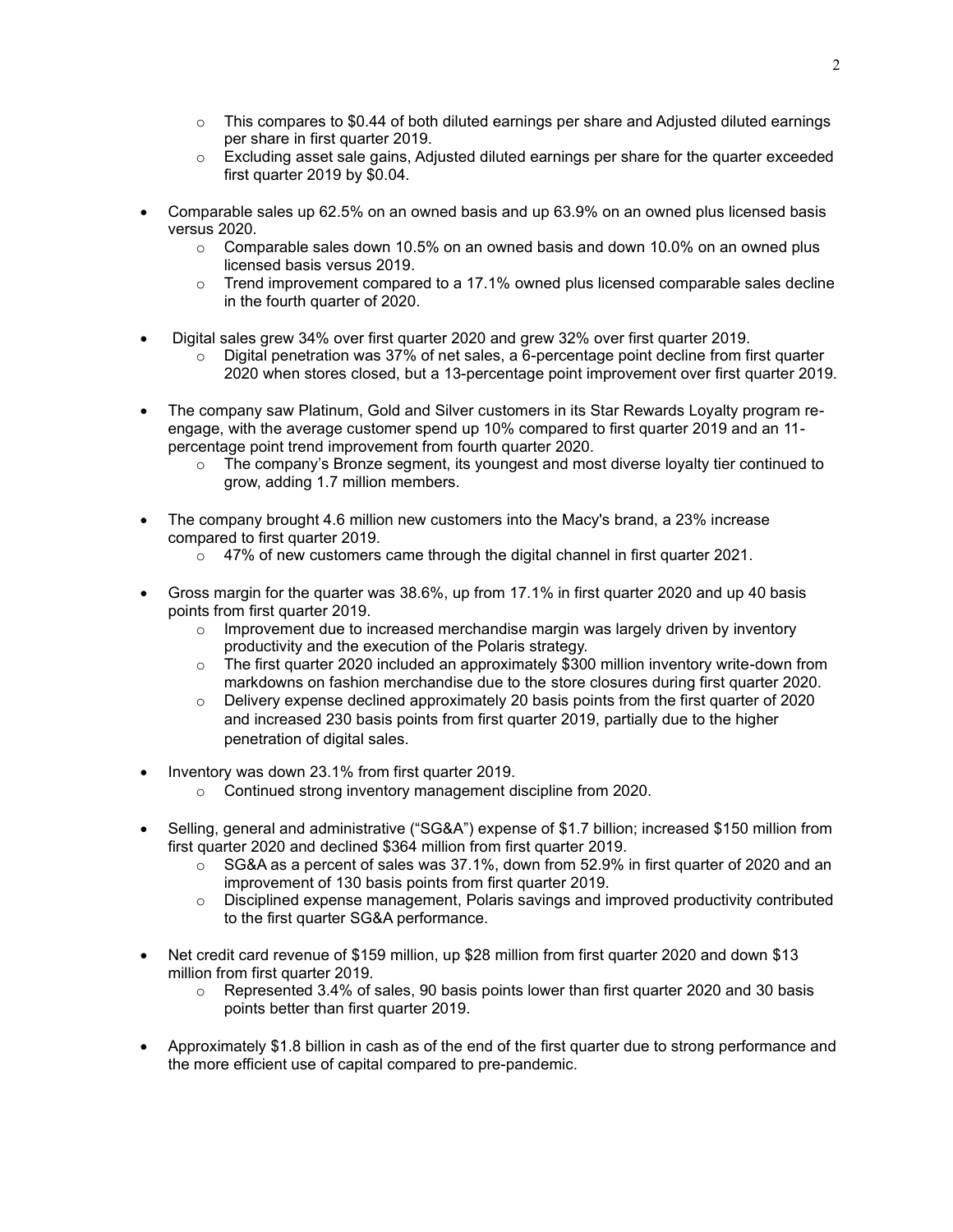#### **Revised FY 2021 Guidance**

As a result of Macy's, Inc. outperformance in the first quarter of 2021 and its improved outlook, the company is raising its full year 2021 guidance.

"Our achievements in the first quarter, combined with the faster than anticipated economic recovery, give us the confidence to update our full-year 2021 guidance," said Adrian Mitchell, chief financial officer of Macy's, Inc. "The momentum and strength of our digital business is reshaping how we engage with customers as an omnichannel retailer. As we execute the Polaris strategy, Macy's, Inc. is well-positioned for long-term, profitable growth."

|                                          | <b>Revised Guidance 2021</b> | <b>Prior Guidance 2021</b> |
|------------------------------------------|------------------------------|----------------------------|
| <b>Net sales</b>                         | \$21.73B - \$22.23B          | \$19.75B - \$20.75B        |
| Adjusted diluted earnings per<br>share   | $$1.71 - $2.12$              | $$0.40 - $0.90$            |
| Adjusted EBITDA as a percent<br>of sales | $9\% - 9.5\%$                | 7% - 7.5%                  |

A full overview of the company's guidance can be found in the first quarter 2021 earnings presentation at www.macysinc.com/investors.

#### **Conference Call and Webcasts**

A webcast of Macy's, Inc.'s call with analysts and investors to report its first quarter 2021 sales and earnings will be held today (May 18, 2021) at 8:00 a.m. ET. Macy's, Inc.'s webcast, along with the associated presentation, is accessible to the media and general public via the company's website at www.macysinc.com/investors. Analysts and investors may call in on 1-800-458-4121, passcode 2736880. A replay of the conference call and slides can be accessed on the website or by calling 1-888-203-1112 (same passcode) about two hours after the conclusion of the call. Additional information on Macy's, Inc., including past news releases, is available at www.macysinc.com/pressroom.

As previously announced, Adrian Mitchell will present at Cowen's 2nd Annual New Retail Ecosystem CEO Summit: Innovation & Digitization at 8:15 a.m. ET on May 26, 2021. Media and investors may access a live audio webcast of the presentation at www.macysinc.com. A replay of the webcast will also be available on the company's website.

#### **Important Information Regarding Financial Measures**

Please see the final pages of this news release for important information regarding the calculation of the company's non-GAAP financial measures.

#### **About Macy's, Inc.**

Macy's, Inc. (NYSE: M) is one of the nation's premier omnichannel retailers. Headquartered in New York City, the company comprises three retail brands: Macy's, Bloomingdale's and Bluemercury. With a robust e-commerce business, rich mobile experience and a national stores footprint, our customers can shop the way they live — anytime and through any channel. For more information, visit macysinc.com.

#### **Forward-Looking Statements**

All statements in this press release that are not statements of historical fact are forward-looking statements within the meaning of the Private Securities Litigation Reform Act of 1995. Such statements are based upon the current beliefs and expectations of Macy's management and are subject to significant risks and uncertainties. Actual results could differ materially from those expressed in or implied by the forward-looking statements contained in this release because of a variety of factors, including the effects of the COVID-19 pandemic on Macy's customer demand and supply chain, as well as its consolidated results of operation, financial position and cash flows, Macy's ability to successfully implement its Polaris strategy, including the ability to realize the anticipated benefits within the expected time frame or at all, conditions to, or changes in the timing of proposed real estate and other transactions, prevailing interest rates and non-recurring charges, the effect of potential changes to trade policies, store closings, competitive pressures from specialty stores, general merchandise stores, off-price and discount stores,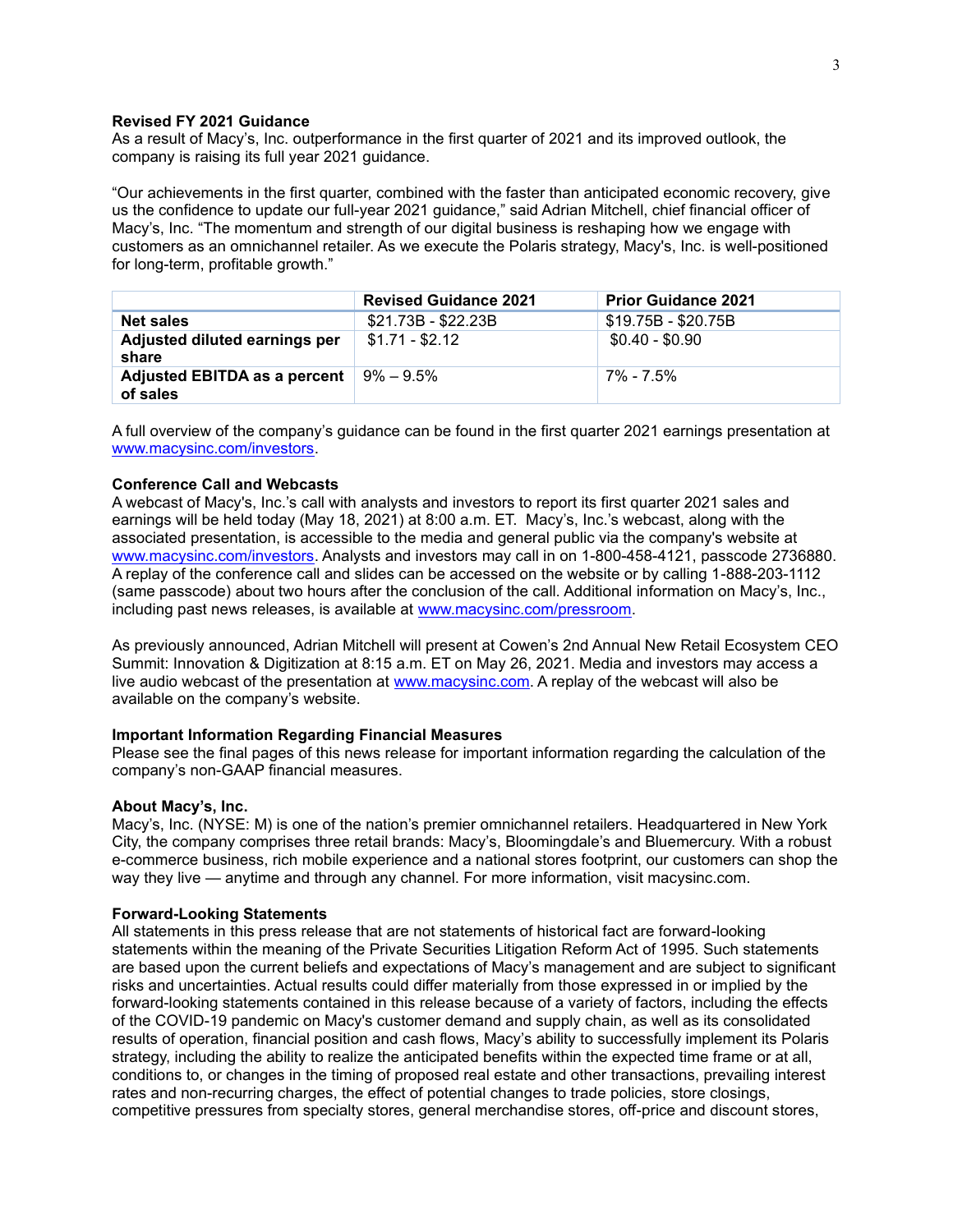manufacturers' outlets, the Internet and catalogs and general consumer spending levels, including the impact of the availability and level of consumer debt, possible systems failures and/or security breaches, the potential for the incurrence of charges in connection with the impairment of intangible assets, including goodwill, Macy's reliance on foreign sources of production, including risks related to the disruption of imports by labor disputes, regional or global health pandemics, and regional political and economic conditions, the effect of weather and other factors identified in documents filed by the company with the Securities and Exchange Commission, including under the captions "Forward-Looking Statements" and "Risk Factors" in the Company's Annual Report on Form 10-K for the year ended January 30, 2021. Macy's disclaims any intention or obligation to update or revise any forward-looking statements, whether as a result of new information, future events or otherwise, except as required by law.

Media - Blair Rosenberg [media@macys.com](mailto:media@macys.com)

Investors - Mike McGuire [investors@macys.com](mailto:investors@macys.com)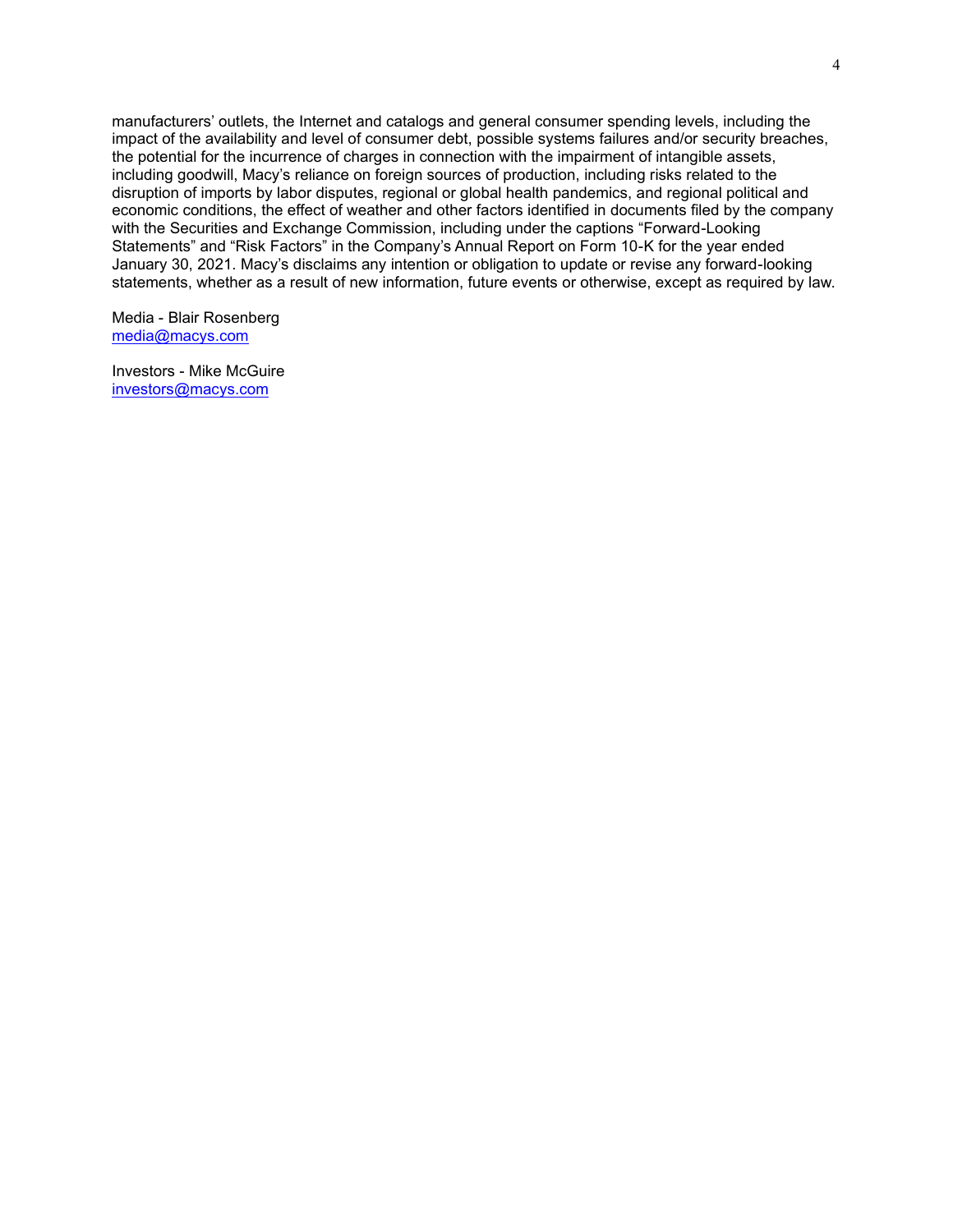#### Consolidated Statements of Operations (Unaudited) (Note 1)

## (All amounts in millions except percentages and per share figures)

|                                                                   | 13 Weeks Ended<br>May 1, 2021 |            | 13 Weeks Ended<br>May 2, 2020 |             |  |  |
|-------------------------------------------------------------------|-------------------------------|------------|-------------------------------|-------------|--|--|
|                                                                   |                               | $%$ to     |                               | $%$ to      |  |  |
|                                                                   | \$                            | Net sales  | \$                            | Net sales   |  |  |
| Net sales                                                         | \$<br>4,706                   |            | \$<br>3,017                   |             |  |  |
| Credit card revenues, net                                         | 159                           | 3.4%       | 131                           | 4.3%        |  |  |
| Cost of sales                                                     | (2,889)                       | $(61.4\%)$ | (2,501)                       | $(82.9\%)$  |  |  |
| Selling, general and administrative expenses                      | (1,748)                       | $(37.1\%)$ | (1,598)                       | $(52.9\%)$  |  |  |
| Gains on sale of real estate                                      | 6                             | 0.1%       | 16                            | $0.5\%$     |  |  |
| Impairment, restructuring and other costs (Note 2)                | (19)                          | $(0.4\%)$  | (3, 184)                      | $(105.5\%)$ |  |  |
| Operating income (loss)                                           | 215                           | 4.6%       | (4,119)                       | $(136.5\%)$ |  |  |
| Benefit plan income, net                                          | 15                            |            | 9                             |             |  |  |
| Interest expense, net                                             | (79)                          |            | (47)                          |             |  |  |
| Losses on early retirement of debt                                | (11)                          |            |                               |             |  |  |
| Income (loss) before income taxes                                 | 140                           |            | (4,157)                       |             |  |  |
| Federal, state and local income tax benefit (expense)<br>(Note 3) | (37)                          |            | 576                           |             |  |  |
| Net income (loss)                                                 | \$<br>103                     |            | \$<br>(3,581)                 |             |  |  |
| Basic earnings (loss) per share                                   | \$<br>0.33                    |            | \$<br>(11.53)                 |             |  |  |
| Diluted earnings (loss) per share                                 | \$<br>0.32                    |            | \$<br>(11.53)                 |             |  |  |
| Average common shares:                                            |                               |            |                               |             |  |  |
| <b>Basic</b><br>Diluted                                           | 311.6<br>318.6                |            | 310.6<br>310.6                |             |  |  |
| End of period common shares outstanding                           | 311.0                         |            | 310.2                         |             |  |  |
| <b>Supplemental Financial Measures:</b>                           |                               |            |                               |             |  |  |
| Gross Margin (Note 4)                                             | \$<br>1,817                   | 38.6%      | \$<br>516                     | 17.1%       |  |  |
| Depreciation and amortization expense                             | \$<br>224                     |            | \$<br>237                     |             |  |  |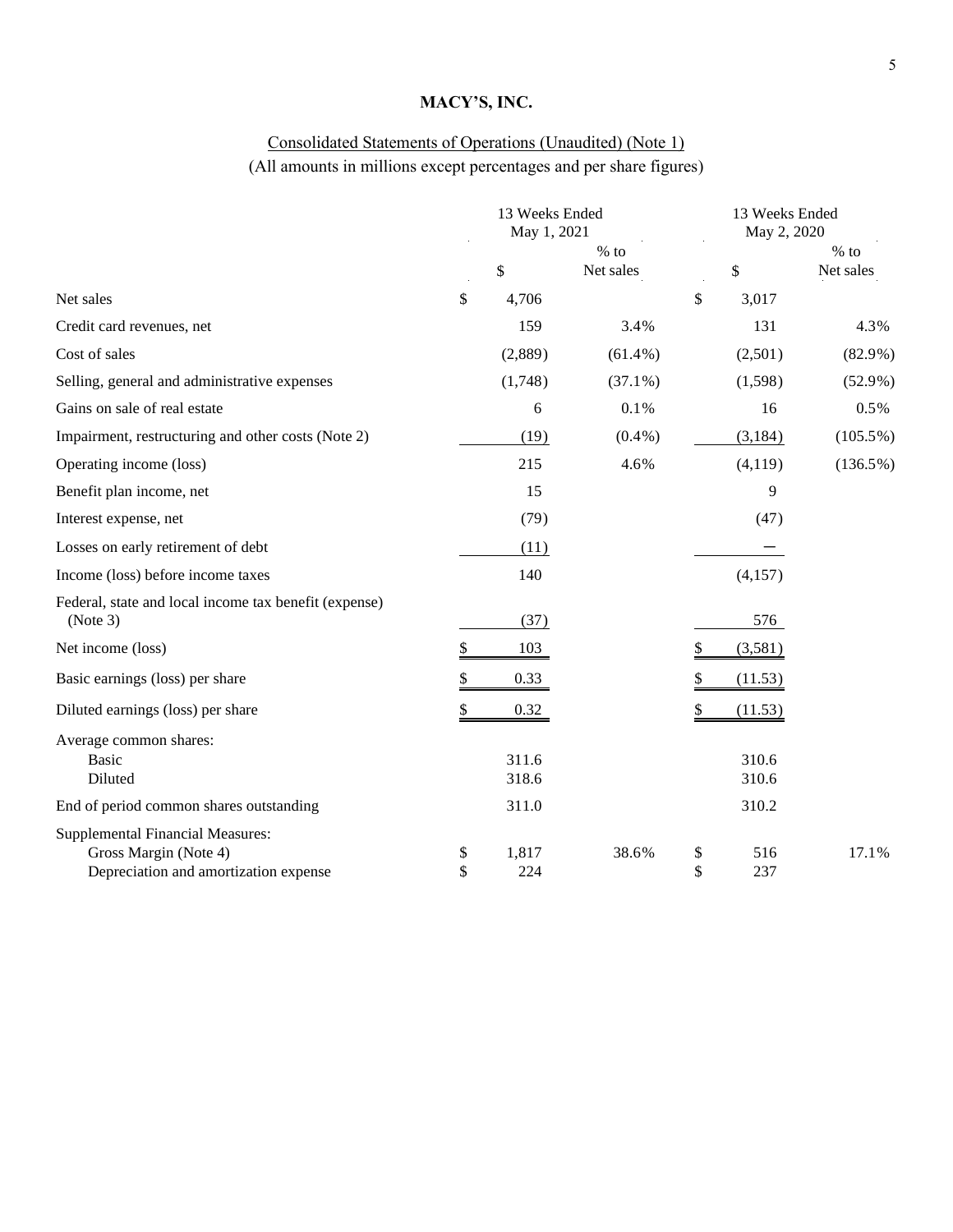## Consolidated Balance Sheets (Unaudited) (Note 1)

(millions)

|                                                    | May 1,<br>2021 | January 30,<br>2021 | May 2,<br>2020 |
|----------------------------------------------------|----------------|---------------------|----------------|
| ASSETS:                                            |                |                     |                |
| <b>Current Assets:</b>                             |                |                     |                |
| Cash and cash equivalents                          | \$<br>1,798    | \$<br>1,679         | \$<br>1,523    |
| Receivables                                        | 205            | 276                 | 170            |
| Merchandise inventories                            | 4,230          | 3,774               | 4,923          |
| Prepaid expenses and other current assets (Note 6) | 1,007          | 455                 | 519            |
| <b>Total Current Assets</b>                        | 7,240          | 6,184               | 7,135          |
| Property and Equipment – net                       | 5,798          | 5,940               | 6,425          |
| <b>Right of Use Assets</b>                         | 2,853          | 2,878               | 2,672          |
| Goodwill                                           | 828            | 828                 | 838            |
| Other Intangible Assets - net                      | 436            | 437                 | 439            |
| <b>Other Assets</b>                                | 926            | 1,439               | 1,072          |
| <b>Total Assets</b>                                | \$<br>18,082   | \$<br>17,706        | \$<br>18,581   |
| LIABILITIES AND SHAREHOLDERS' EQUITY:              |                |                     |                |
| <b>Current Liabilities:</b>                        |                |                     |                |
| Short-term debt                                    | \$<br>294      | \$<br>452           | \$<br>739      |
| Merchandise accounts payable                       | 2,545          | 1,978               | 2,196          |
| Accounts payable and accrued liabilities           | 2,616          | 2,927               | 2,757          |
| Income taxes                                       | 63             |                     | 80             |
| <b>Total Current Liabilities</b>                   | 5,518          | 5,357               | 5,772          |
| Long-Term Debt                                     | 4,558          | 4,407               | 4,918          |
| Long-Term Lease Liabilities                        | 3,166          | 3,185               | 2,923          |
| Deferred Income Taxes                              | 868            | 908                 | 944            |
| Other Liabilities                                  | 1,296          | 1,296               | 1,327          |
| Shareholders' Equity                               | 2,675          | 2,553               | 2,697          |
| Total Liabilities and Shareholders' Equity         | \$<br>18,082   | \$<br>17,706        | \$<br>18,581   |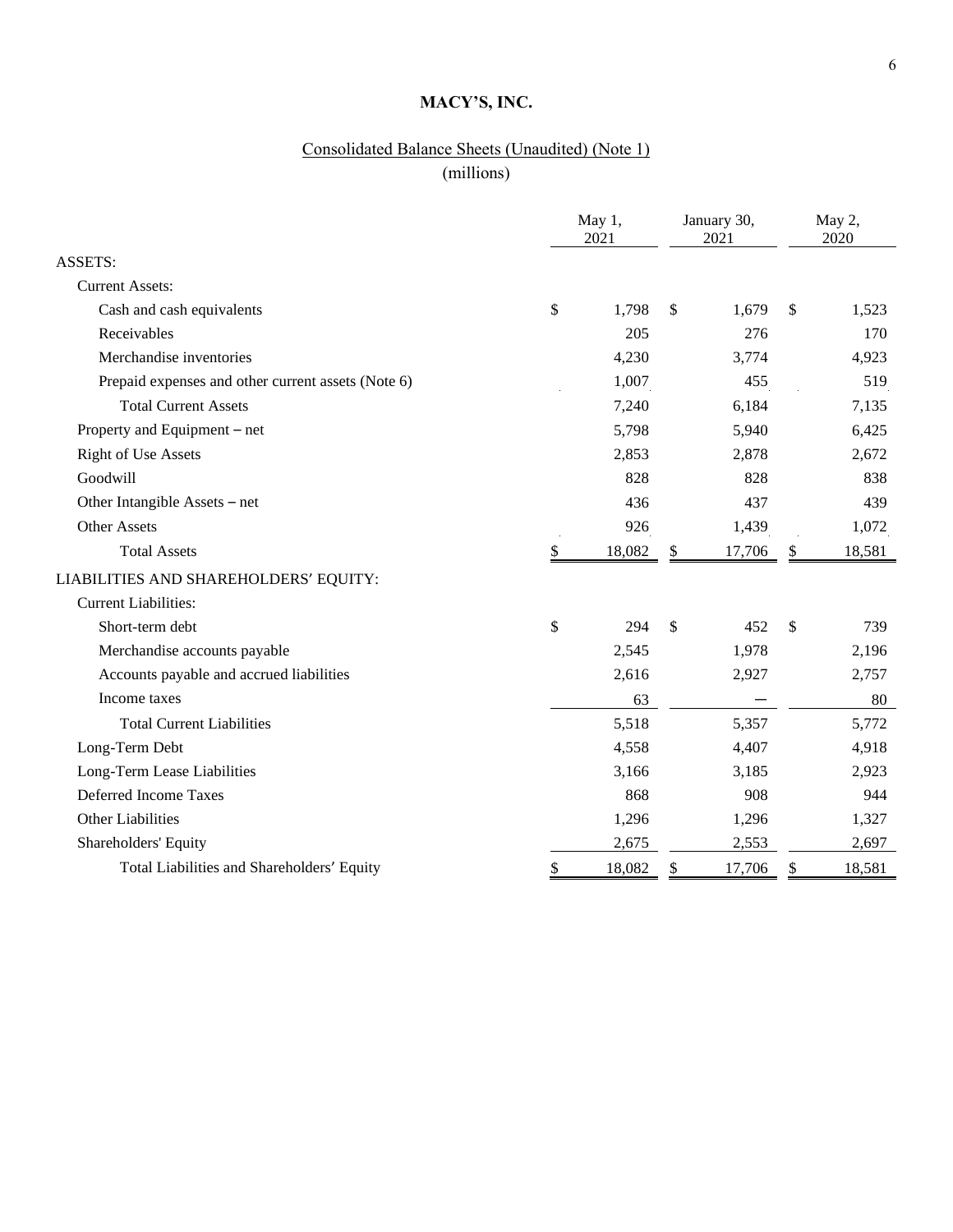## Consolidated Statements of Cash Flows (Unaudited) (Notes 1 and 5)

(millions)

|                                                                        | 13 Weeks Ended<br>May 1, 2021 | 13 Weeks Ended<br>May 2, 2020 |         |  |
|------------------------------------------------------------------------|-------------------------------|-------------------------------|---------|--|
| Cash flows from operating activities:                                  |                               |                               |         |  |
| Net income (loss)                                                      | \$<br>103                     | \$                            | (3,581) |  |
| Adjustments to reconcile net income (loss) to net cash provided (used) |                               |                               |         |  |
| by operating activities:                                               |                               |                               |         |  |
| Impairment, restructuring and other costs                              | 19                            |                               | 3,184   |  |
| Depreciation and amortization                                          | 224                           |                               | 237     |  |
| Benefit plans                                                          | 10                            |                               | 12      |  |
| Stock-based compensation expense                                       | 11                            |                               | 6       |  |
| Gains on sale of real estate                                           | (6)                           |                               | (16)    |  |
| Deferred income taxes                                                  | (43)                          |                               | (225)   |  |
| Amortization of financing costs and premium on acquired debt           | 8                             |                               |         |  |
| Changes in assets and liabilities:                                     |                               |                               |         |  |
| Decrease in receivables                                                | 71                            |                               | 236     |  |
| (Increase) decrease in merchandise inventories                         | (457)                         |                               | 265     |  |
| (Increase) decrease in prepaid expenses and other current assets       | (56)                          |                               | 12      |  |
| Increase in merchandise accounts payable                               | 674                           |                               | 629     |  |
| Decrease in accounts payable and accrued liabilities                   | (114)                         |                               | (531)   |  |
| (Increase) decrease in current income taxes                            | 75                            |                               | (353)   |  |
| Change in other assets and liabilities                                 | (25)                          |                               | (39)    |  |
| Net cash provided (used) by operating activities                       | 494                           |                               | (164)   |  |
| Cash flows from investing activities:                                  |                               |                               |         |  |
| Purchase of property and equipment                                     | (61)                          |                               | (122)   |  |
| Capitalized software                                                   | (38)                          |                               | (38)    |  |
| Disposition of property and equipment                                  | 8                             |                               | 21      |  |
| Other, net                                                             | 17                            |                               | 26      |  |
| Net cash used by investing activities                                  | (74)                          |                               | (113)   |  |
| Cash flows from financing activities:                                  |                               |                               |         |  |
| Debt issued                                                            | 500                           |                               | 1,500   |  |
| Debt issuance costs                                                    | (9)                           |                               |         |  |
| Debt repaid                                                            | (503)                         |                               | (4)     |  |
| Debt repurchase premium and expenses                                   | (12)                          |                               |         |  |
| Dividends paid                                                         | $\overline{\phantom{0}}$      |                               | (117)   |  |
| Decrease in outstanding checks                                         | (276)                         |                               | (231)   |  |
| Net cash provided (used) by financing activities                       | (300)                         |                               | 1,148   |  |
| Net increase in cash, cash equivalents and restricted cash             | 120                           |                               | 871     |  |
| Cash, cash equivalents and restricted cash beginning of period         | 1,754                         |                               | 731     |  |
| Cash, cash equivalents and restricted cash end of period               | \$<br>1,874                   | \$                            | 1,602   |  |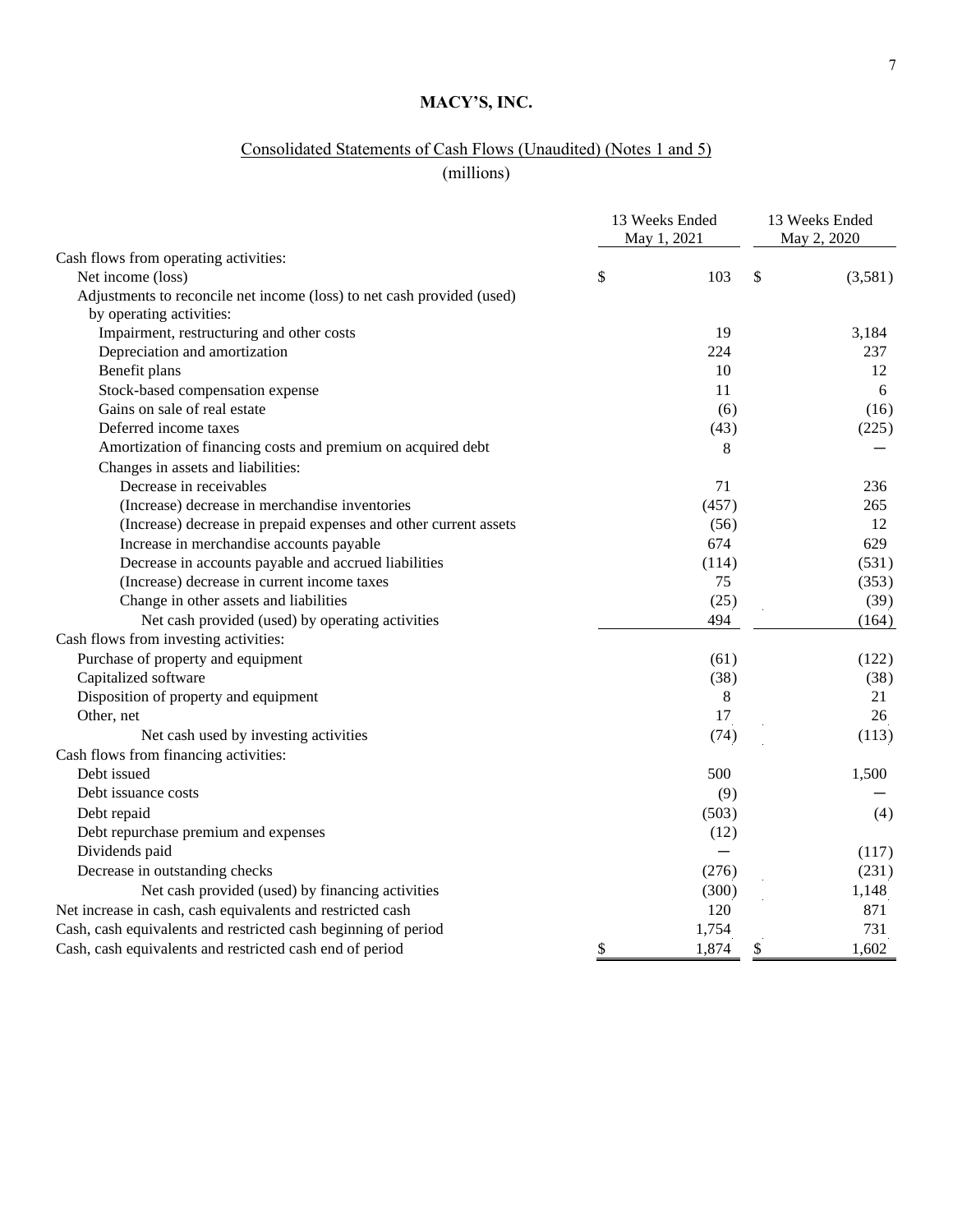#### Consolidated Financial Statements (Unaudited)

Notes:

- (1) As a result of the seasonal nature of the retail business, the results of operations for the 13 weeks ended May 1, 2021 and May 2, 2020 (which do not include the Christmas season) are not necessarily indicative of such results for the fiscal year.
- (2) The 13 weeks ended May 2, 2020 included non-cash impairment charges totaling \$3.2 billion, which consisted of \$3.1 billion of a non-cash goodwill impairment charge and \$80 million impairment charge on long-lived tangible and right of use assets.
- (3) The income tax expense of \$37 million and the income tax benefit of \$576 million, or 26.3% and 13.9% of pretax income and loss, for the 13 weeks ended May 1, 2021 and May 2, 2020, respectively, reflect a different effective tax rate as compared to the company's federal income tax statutory rate of 21%. The income tax effective rate for the 13 weeks ended May 1, 2021 was impacted by the realization of deferred tax assets associated with the vesting and cancellation of certain stock-based compensation awards. The income tax effective rate for the 13 weeks ended May 2, 2020 was impacted by the non-tax deductible component of the goodwill impairment charge, offset partially by the benefit of the available carryback of net operating losses as permitted under the CARES Act.
- (4) Gross margin is defined as net sales less cost of sales.
- (5) Restricted cash of \$76 million and \$79 million have been included with cash and cash equivalents for the 13 weeks ended May 1, 2021 and May 2, 2020, respectively.
- (6) Prepaid expenses and other current assets as of May 2, 2021 include an income tax receivable of \$520 million.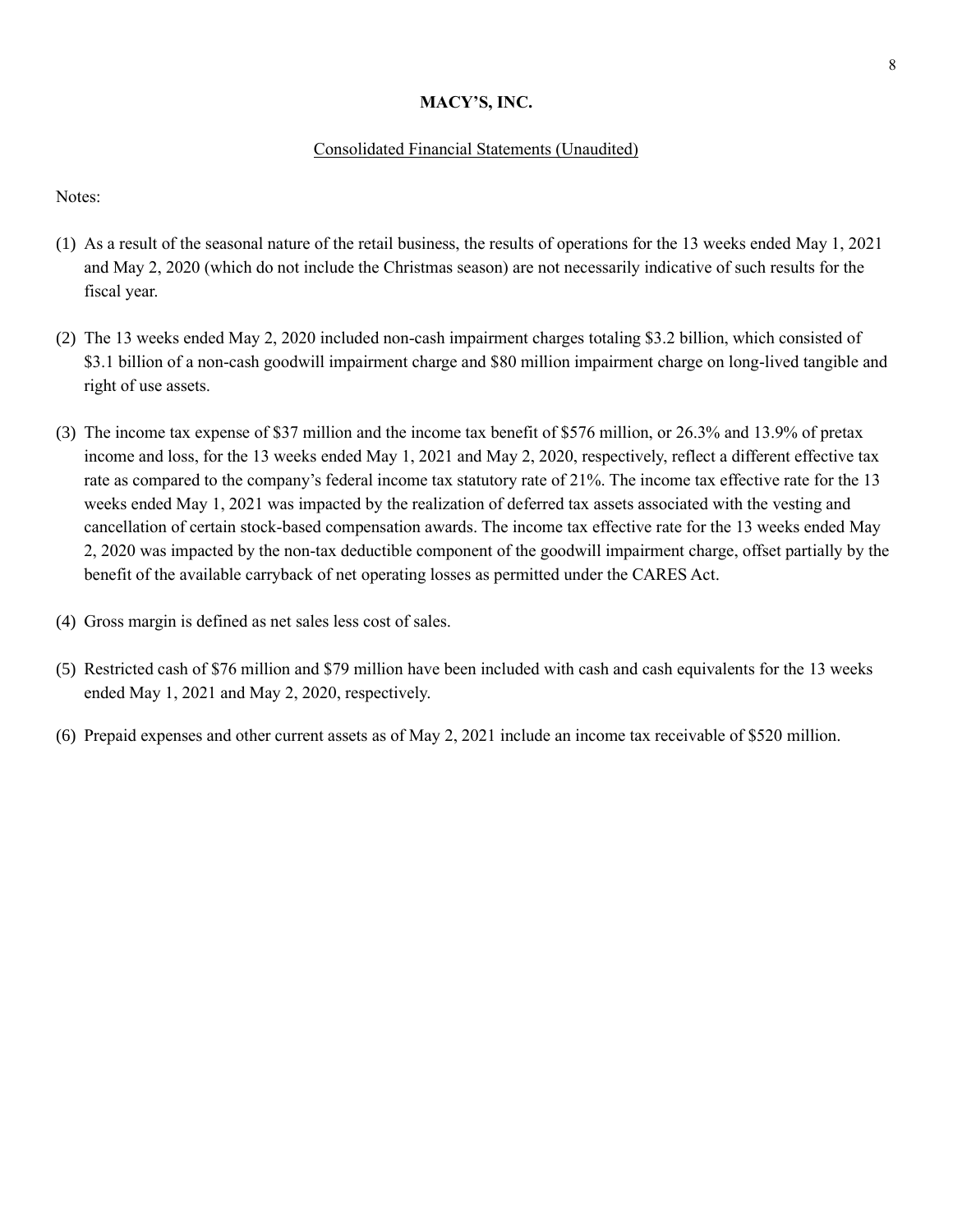#### Important Information Regarding Non-GAAP Financial Measures

The company reports its financial results in accordance with U.S. generally accepted accounting principles (GAAP). However, management believes that certain non-GAAP financial measures provide users of the company's financial information with additional useful information in evaluating operating performance. Management believes that providing supplemental changes in comparable sales on an owned plus licensed basis, which includes adjusting for the impact of comparable sales of departments licensed to third parties, assists in evaluating the company's ability to generate sales growth, whether through owned businesses or departments licensed to third parties, and in evaluating the impact of changes in the manner in which certain departments are operated. Earnings (loss) before interest, taxes, depreciation and amortization (EBITDA) is a non-GAAP financial measure which the company believes provides meaningful information about its operational efficiency by excluding the impact of changes in tax law and structure, debt levels and capital investment. In addition, management believes that excluding certain items from EBITDA, net income (loss) and diluted earnings (loss) per share that are not associated with the company's core operations and that may vary substantially in frequency and magnitude from period-to-period provides useful supplemental measures that assist in evaluating the company's ability to generate earnings and to more readily compare these metrics between past and future periods.

The company does not provide reconciliations of the forward-looking non-GAAP measures of adjusted EBITDA and diluted earnings per share to the most directly comparable forward-looking GAAP measures because the timing and amount of excluded items are unreasonably difficult to fully and accurately estimate. For the same reasons, the company is unable to address the probable significance of the unavailable information, which could be material to future results.

Non-GAAP financial measures should be viewed as supplementing, and not as an alternative or substitute for, the company's financial results prepared in accordance with GAAP. Certain of the items that may be excluded or included in non-GAAP financial measures may be significant items that could impact the company's financial position, results of operations or cash flows and should therefore be considered in assessing the company's actual and future financial condition and performance. Additionally, the amounts received by the company on account of sales of departments licensed to third parties are limited to commissions received on such sales. The methods used by the company to calculate its non-GAAP financial measures may differ significantly from methods used by other companies to compute similar measures. As a result, any non-GAAP financial measures presented herein may not be comparable to similar measures provided by other companies.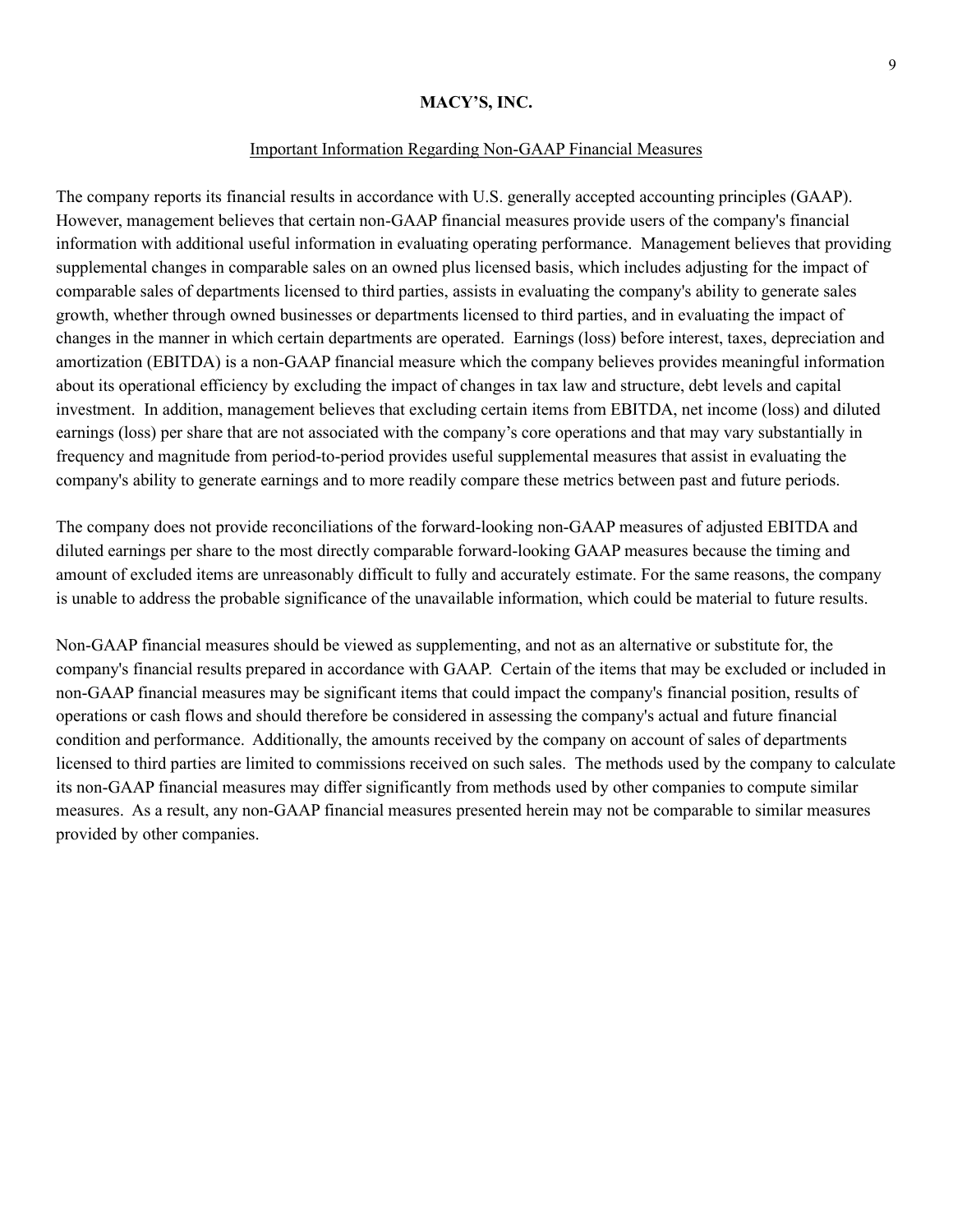## Important Information Regarding Non-GAAP Financial Measures

(All amounts in millions except percentages and per share figures)

#### *Changes in Comparable Sales*

|                                                                           | Comparable Sales<br>VS.<br>13 Weeks Ended<br>May 2, 2020 | Comparable Sales<br>VS.<br>13 Weeks Ended<br>May 4, 2019 |
|---------------------------------------------------------------------------|----------------------------------------------------------|----------------------------------------------------------|
| Increase (decrease) in comparable sales on an owned basis (Note 7)        | 62.5%                                                    | $(10.5\%)$                                               |
| Comparable sales impact of departments licensed to third parties (Note 8) | 1.4%                                                     | $0.5\%$                                                  |
| Increase (decrease) in comparable sales on an owned plus licensed basis   | 63.9%                                                    | $(10.0\%)$                                               |

Notes:

- (7) Represents the period-to-period percentage change in net sales from stores in operation during the 13 weeks ended May 1, 2021 and the 13 weeks ended May 2, 2020 and May 4, 2019, respectively. Such calculation includes all digital sales and excludes commissions from departments licensed to third parties. Stores impacted by a natural disaster or undergoing significant expansion or shrinkage remain in the comparable sales calculation unless the store, or material portion of the store, is closed for a significant period of time. No stores have been excluded as a result of the COVID-19 pandemic. Definitions and calculations of comparable sales may differ among companies in the retail industry.
- (8) Represents the impact of including the sales of departments licensed to third parties occurring in stores in operation throughout the year presented and the immediately preceding year and all online sales in the calculation of comparable sales. The company licenses third parties to operate certain departments in its stores and online and receives commissions from these third parties based on a percentage of their net sales. In its financial statements prepared in conformity with GAAP, the company includes these commissions (rather than sales of the departments licensed to third parties) in its net sales. The company does not, however, include any amounts in respect of licensed department sales (or any commissions earned on such sales) in its comparable sales in accordance with GAAP (i.e., on an owned basis). The amounts of commissions earned on sales of departments licensed to third parties are not material to its net sales for the periods presented.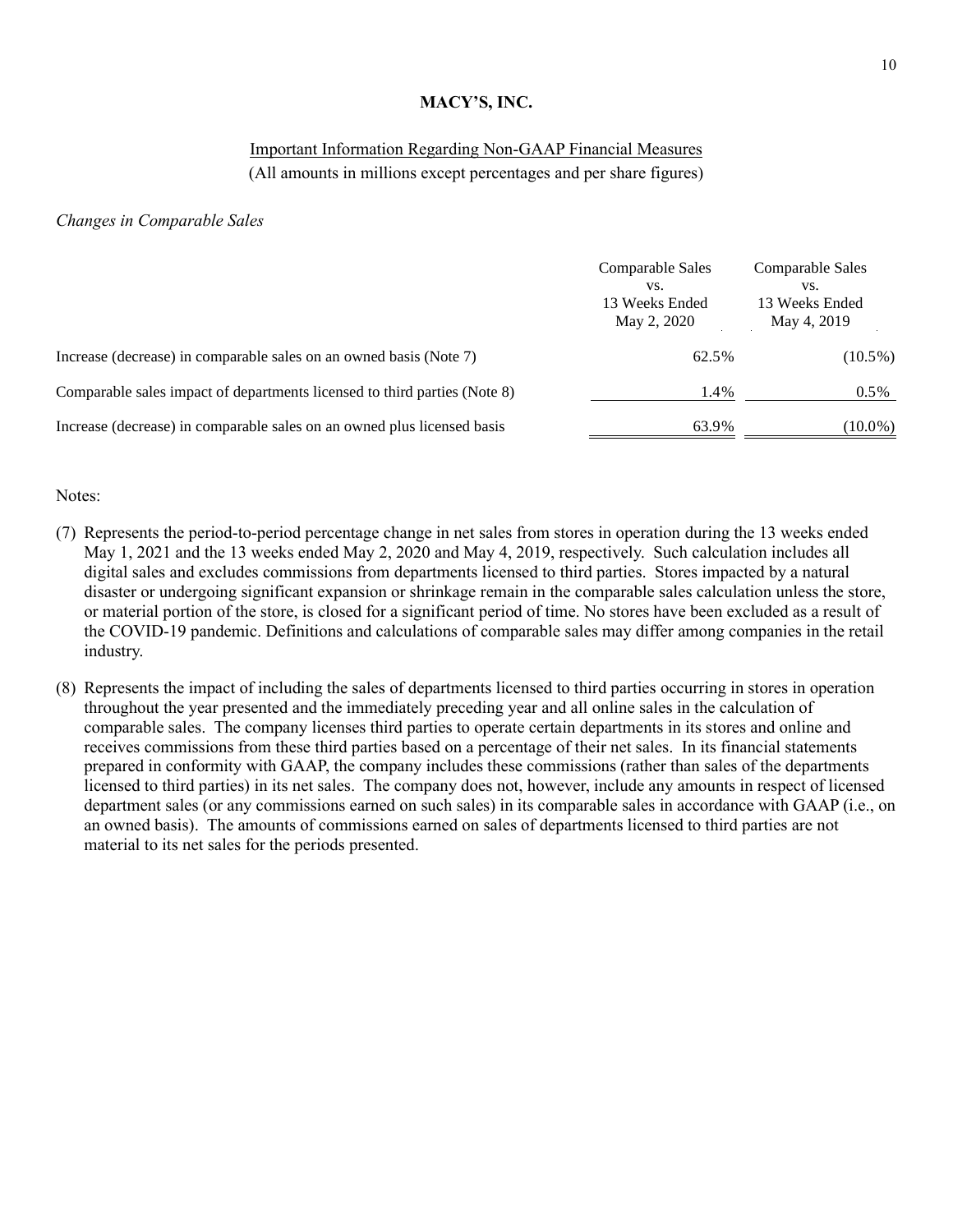#### Important Information Regarding Non-GAAP Financial Measures (All amounts in millions except percentages and per share figures)

Earnings (Loss) before Interest, Taxes, Depreciation and Amortization, Net Income (Loss) and Diluted Earnings (Loss) Per Share, Excluding Certain Items

Non-GAAP financial measures, excluding certain items below, are reconciled to the most directly comparable GAAP measure as follows:

- EBITDA and adjusted EBITDA are reconciled to GAAP net income (loss).
- Adjusted net income (loss) is reconciled to GAAP net income (loss).
- Adjusted diluted earnings (loss) per share is reconciled to GAAP diluted earnings (loss) per share.

#### *EBITDA and Adjusted EBITDA*

|                                                       | 13 Weeks Ended<br>May 1, 2021 |    | 13 Weeks Ended<br>May 2, 2020 | 13 Weeks Ended<br>May 4, 2019 |     |  |
|-------------------------------------------------------|-------------------------------|----|-------------------------------|-------------------------------|-----|--|
| Net income (loss)                                     | \$<br>103                     | -S | $(3,581)$ \$                  |                               | 136 |  |
| Interest expense, net                                 | 79                            |    | 47                            |                               | 47  |  |
| Losses on early retirement of debt                    | 11                            |    |                               |                               |     |  |
| Federal, state and local income tax expense (benefit) | 37                            |    | (576)                         |                               | 27  |  |
| Depreciation and amortization                         | 224                           |    | 237                           |                               | 236 |  |
| <b>EBITDA</b>                                         | 454                           |    | (3,873)                       |                               | 446 |  |
| Impairment, restructuring and other costs             | 19                            |    | 3,184                         |                               |     |  |
| <b>Adjusted EBITDA</b>                                | 473                           |    | (689)                         |                               | 447 |  |